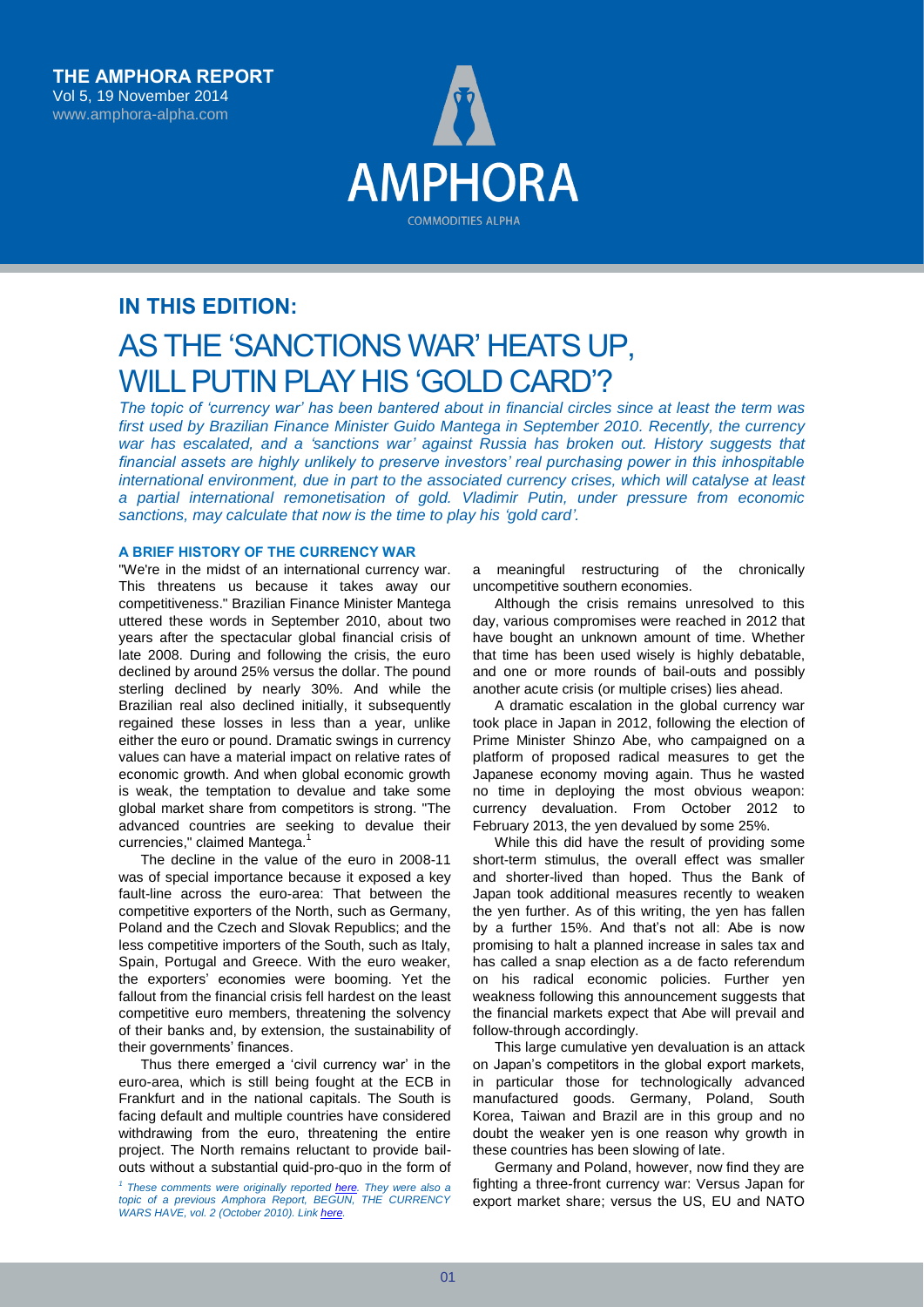over the issue of economic sanctions against Russia; and on the continuing front within the euro-area itself, where recently both countries dissented from a recent ECB quantitative easing (QE) initiative to purchase asset-backed securities. $2$  How Germany, Poland and other countries caught in the crossfire of the currency and sanctions wars react will in turn have an impact on their trading partners, and so on. The associated negative consequences for global financial markets could be substantial.

### **RUSSIA, NATO AND THE 'SANCTIONS WAR'**

In recent years, there has been a series of increasingly serious confrontations between US allies and Russia, beginning with the Georgian war of 2008, continuing with the Syrian crisis of 2013 and then, most recently, in Ukraine. While each of these crises has been serious in its own way, not until now have they had an overt international economic dimension. This is because the Ukraine crisis has unleashed a 'sanctions war' that has escalated to the point of doing real economic damage not only to Russia, but to Germany and Poland, two of Russia's largest trading partners.

So far, the Russian economy has held up reasonably well, but recent developments suggest that a deep recession is on the way. Lower prices for oil—Russia is a huge exporter—will hit the Russian economy hard. Moreover, with the Russian currency plunging by over 30% in recent months, consumer price inflation is going to rise sharply.

So what is Russia to do? Putin is rumoured to be preparing a major programme to reduce corruption and improve economic efficiency, but even if this is successful, it is going to take time, and it can't be expected to fully offset the effect of sanctions. Unless they are lifted soon, Russia is facing a period of economic misery.<sup>3</sup>

For the US and NATO, Russian economic misery is precisely what the sanctions war is all about: Cause enough pain, so the thinking goes, and Putin will allow Ukraine to crush the rebellion in the eastern part of the country and possibly re-annex the Crimea. While I am not an expert in these matters, it strikes me as highly unlikely that Putin will give in under the pressure. He is popular in Russia, not only because, up to now, he has overseen a prolonged period of strong economic growth but also because he is regarded by Russians as a strong leader standing up for Russia's national interests. Ordinary Russians support their ethnic bretheren in eastern Ukraine and Crimea. They would be horrified if Russia allowed Ukraine to crush the rebels. Also, because of the sanctions, Russians will blame the US and NATO for the coming economic downturn, not Putin.

If I'm right that Putin stands his ground in Ukraine and remains highly popular notwithstanding the inevitable recession, then what does this imply for the currency wars generally? First, it implies that Germany, Poland, Slovakia and most other Russian trading partners are going to face a sharp economic deterioration as well. In all cases, this is going to have some political effects. In those countries with weak governments and unpopular leaders, the opposition may support ending the sanctions as an expedient way of gaining power. Indeed, in Slovakia the government has already voiced opposition to further sanctions. 4

Second, it implies that, rather than just sit back and take the pain, Russia is going to seek to reduce its economic dependence on the West. This is already in evidence, with Putin having signed major deals in the energy and defense industries with China and India, among other countries. Stronger Russian ties with the other BRICS, or other countries for that matter, may be of some concern to the US, but in most cases there isn't much the US can do about it.

One crucial aspect of Russia's dependence on the West is the global use of the US dollar as the primary international transaction and reserve currency. It is thus no surprise that the recent Russian energy deal with China—involving the construction of a large gas pipeline between the two countries—is to be financed and transacted in the Chinese yuan rather than the dollar.

Not only Russia, but the BRICS in general have regularly expressed their dissatisfaction with the dollar-centric global monetary conventions, including the Bretton-Woods legacy institutions of the IMF and the World Bank.<sup>5</sup> Hence the BRICS have set about building their own parallel institutions and have signed a number of bilateral currency-swap deals with each other and non-BRICS trading partners in order to reduce dollar dependence. While all these initiatives nudge the BRICS and, by implication, the global economy generally, away from the dollar, the process is slow and, absent an international monetary crisis, is likely to take years.

For Russia, however, the need to shore up the economy and the currency is exigent. It cannot wait for the gradual evolution of the international monetary system to reduce the impact of sanctions. So what else might Russia do in the near-term?

#### **A GOLDEN ROUBLE?**

One intriguing possibility is one which Russia has, in fact, contemplated before: Backing the currency with Russia's gold reserves.<sup>6</sup> In the late 1980s, as the Soviet Union was breaking up, the rouble was in freefall and inflation was soaring. Russia had essentially zero access to global capital markets and relied on oil exports for hard currency with which to trade with

*<sup>2</sup> For geopolitical and historical reasons Poland has been more openly supportive of economic sanctions against Russia than has Germany. However, the Poles are increasingly distrustful of their NATO allies, including the US. Recently, for example, one senior Polish official used a crude sexual metaphor to describe Poland's subordinate relationship with the United States. The link i[s here.](http://www.theguardian.com/world/2014/jun/22/poland-foreign-minister-alliance-us-worthless) <sup>3</sup> Details of this programme can be found at this lin[k here.](http://www.bloomberg.com/news/2014-11-18/putin-said-to-back-crackdown-on-corruption-as-sanctions-bite.html)*

*<sup>4</sup> For details please se[e here.](http://uk.reuters.com/article/2014/08/30/uk-eu-summit-sanctions-slovakia-idUKKBN0GU0YM20140830)*

*<sup>5</sup> This has been a topic of several Amphora Reports, includin[g here.](http://www.financialsense.com/contributors/john-butler/end-globalization-looming-tech-trade-war)*

*<sup>6</sup> James Rickards, in his 2011 best-seller CURRENCY WARS, has also suggested this possibility.*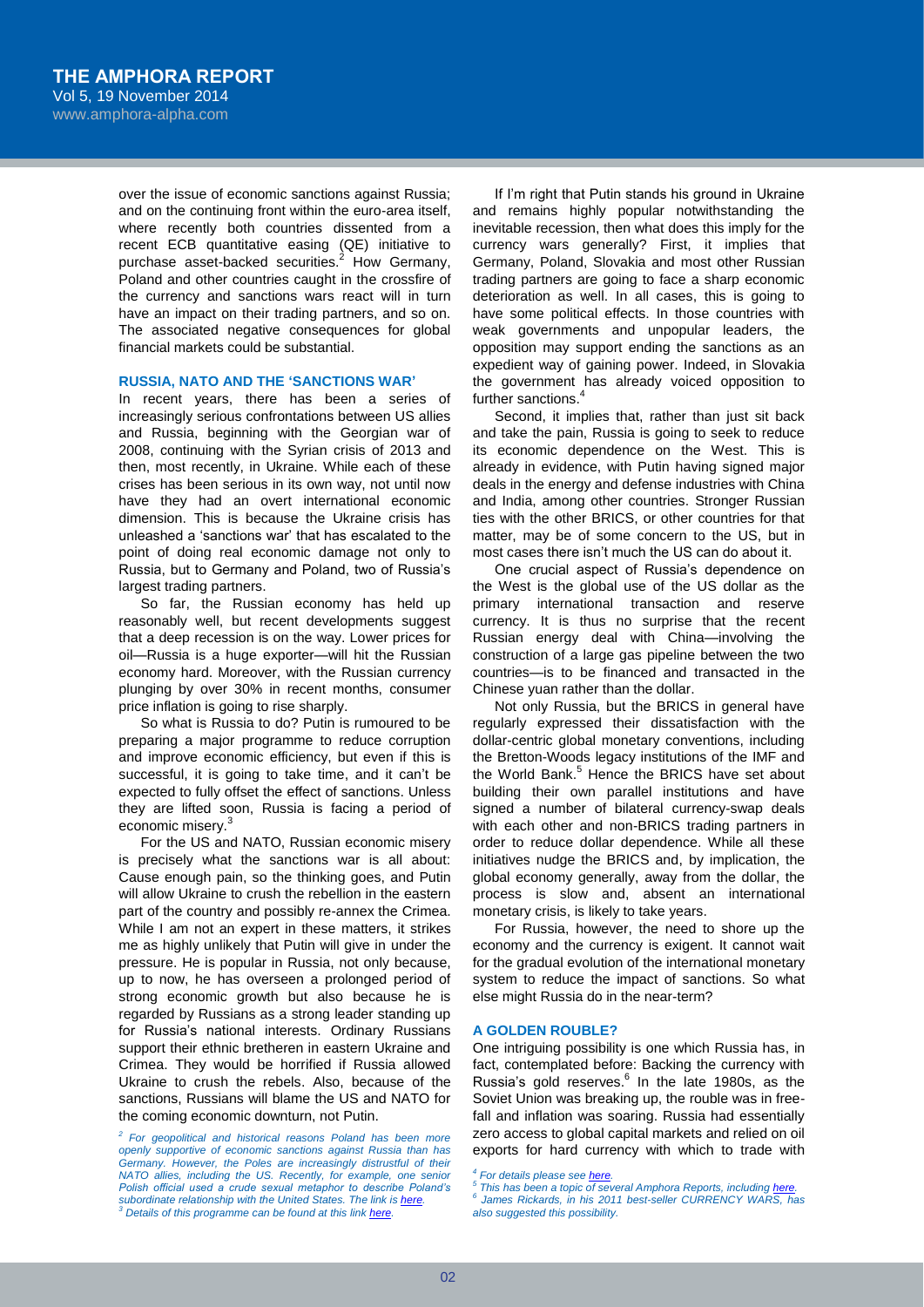other nations. In 1989, Premier Gorbachev invited two prominent US economists to Russia, where they met with senior economic policy officials and recommended precisely this as the best way to stabilise the rouble. One of the two was former Fed governor Wayne Angell; the other, Jude Wanniski of 'supply-side' economic fame. In 1998, Mr Wanniski wrote that he "became alarmed about the financial collapse in Russia," and decided to "write a piece on how to fix Russia right away, before it was in complete chaos." In the *Wall Street Journal* editorial that followed, Mr Wanniski explained the longer history of the gold-backed rouble idea:

In September 1989, the Soviet government of Mikhail Gorbachev invited me to Moscow for nine days to discuss my unorthodox views on how the U.S.S.R. could make the conversion to a market economy. I'd been arguing that the process had to begin by fixing the ruble price of gold at a credible rate of exchange, which I believed then would be a relatively easy thing to do. I still believe that.

Last week, the former U.S. vice-presidential candidate for the Republican Party, Jack Kemp, wrote a letter to President Bill Clinton. In it he urged him to ask Mr. Yeltsin and his primeminister nominee, Viktor Chernomyrdin, to consider the gold solution as the quickest and easiest way to end the financial crisis without more suffering by the Russian people.

But gold is preferable in this situation because the Russian government could announce that it will defend the ruble in terms of gold at a rate of 2,000 rubles per ounce and because it has control of the ruble but not the foreign currencies of a currency board. That is, Russia need not have gold ingots backing every last ruble in circulation in order to keep the goldruble price stable. It can do so by managing the supply of ruble liquidity, which the government can do easily by buying and selling ruble interestbearing bonds to Russian banks. It should also make an unlimited amount of the gold-ruble bonds available to ordinary people.

This is how Alexander Hamilton solved the financial crisis that faced the administration of George Washington in 1791. America's first Treasury Secretary fixed the dollar to gold and promised creditors they would be paid all they were owed at par, with interest. In 1947, West German Finance Minister Ludwig Erhard ended a similar financial crisis by pegging the Deutsche mark to gold. At these times, neither the U.S. nor the German government had any gold. The gold promise worked because their own people understood that their governments were not insolvent, but simply faced a short-term cash crisis. In the same way, the Russian state today has small liabilities, perhaps \$200 billion, compared to the assets it possesses, which easily

amount to \$10 trillion. The state, after all, owns almost everything in 11 time zones, which it acquired in the 1917 revolution. All of these assets can be used to back up the exchange rate by converting them at the ruble price of gold.

On hearing that their government promises to pay ruble debt at a 2,000-to-one gold price - which implies a dollar/gold rate of 7 to 1 at the moment — the Russian people would have to decide if the promise was credible. Would they rather have a gold-ruble bond paying interest at a hard rate of 7 to 1, or a ruble note paying no interest at a collapsing rate of 17 to 1? The question suggests the people would rush to convert ruble notes into ruble bonds.

As it is, the Russian people are transacting among themselves using \$40 billion in U.S. currency, while the value of the ruble money supply implodes toward zero. A government gold/ruble peg would quickly bring the people to their banks with dollars, asking for the now more valuable rubles. In short order, the government would have enough dollars to pay Western banks the interest they are owed. As the Russian government creates new ruble liquidity to meet increased demand, the problems with insolvency at Russian banks also are resolved. And as domestic commerce now would flow through ruble tax gates instead of dollar barter, Mr. Yeltsin would be able to pay all back wages in tax rubles instead of fiat money. By fixing to gold instead of a currency-board basket, Russia would be able to collect a bonanza in seigniorage.

If President Clinton wished to follow through on his promise to help President Yeltsin, he could ask his Treasury department to buy \$3 billion to \$4 billion of the gold-ruble bonds from its Exchange Stabilization Fund. If this happened tomorrow, Russia could meet its dollar obligations this week. If there were any further doubts among Russians about the credibility of a gold ruble, they would dissolve upon seeing the U.S. government actually buying their sovereign ruble debt.

The Russian government would soon be able to hasten an economic expansion through supply-side tax reforms. But first things first. A ruble as good as gold is what Dr. Angell ordered in 1989 and it is what the doctor orders now.

The situation back in 1989 or 1998 was, thus, similar to if even more serious than that faced by Russia today. But if the sanctions war escalates? Things could get worse. Is Mr Putin or his senior advisers aware of what was contemplated above? That gold could provide a workable solution to stabilise the currency and economy? A distinct possibility. How likely is it that they will make this move?

Well, let's consider the international context. Were Russia to back the rouble with gold today, this would

*<sup>7</sup> Mr Wanniski's WSJ editorial can be found at this lin[k here.](http://www.polyconomics.com/memos/mm-980909.htm)*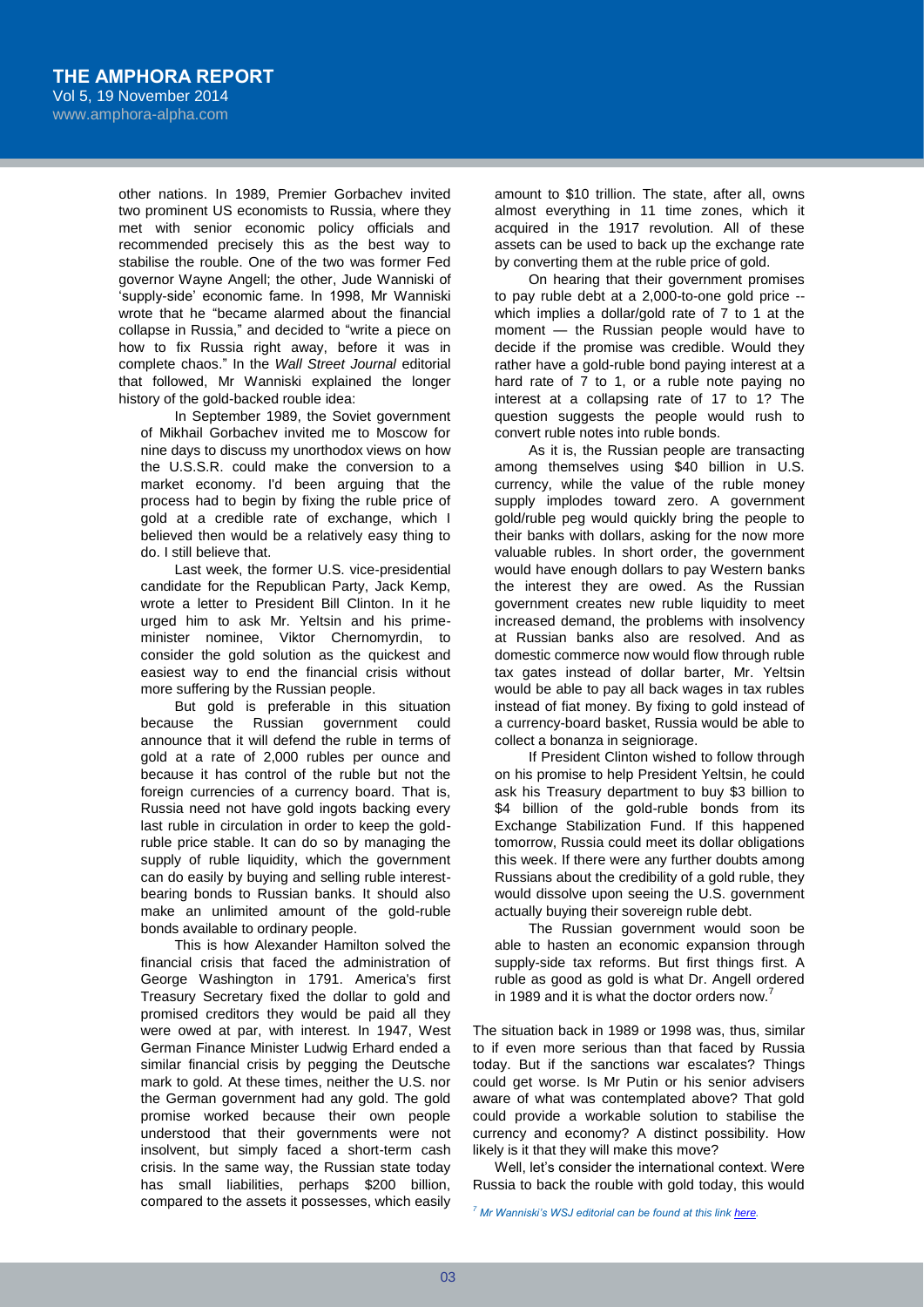be a far more credible policy than it could ever have been back in 1989 or 1998, when Russia's government was less stable and less popular, and Russia's economy was less well-integrated with those of China, Germany and other major economies. Moreover, in recent years Russia has amassed a huge amount of gold reserves.<sup>8</sup> Indeed, at current market prices, Russia's gold reserves would back a whopping 27% of the narrow rouble money supply! That is a high ratio, far in excess of any other major country and also in excess of the US Fed's original stipulated gold coverage minimum. Moreover, Russia is a large net exporter, notwithstanding the sanctions, so Russia's gold reserves, by implication, are likely to continue to grow, rather than decline.

This credibility is also reinforced by the Russian economy's relatively low debt. Without a large debt to service, there is little temptation or need to inflate the currency. Indeed, Russian interest rates are currently around 10%, implying a generous relative return on rouble cash balances. Imagine the rouble were to be convertible into gold, AND rouble interest rates remained at 10%. This implies a nearly risk-free arbitrage of 10% between the rouble and gold. You can bet than a large number of international investors would quickly sell some gold, dollars, or other currencies, and acquire some roubles, pocketing the hefty interest rate differential. That would support the rouble, possibly leading to a large re-appreciation visà-vis the dollar and other currencies left unbacked by gold. Rouble interest rates could then decline, perhaps to quite low levels, where an equilibrium would eventually be reached. It could have worked in 1989, or 1998. It is far more likely to work today.

# **COULD A GOLDEN ROUBLE CATALYSE A GLOBAL REMONETISATION OF GOLD?**

There is another aspect to consider, however, which is the possible impact this policy would have on the dollar and the international monetary system. Recall that, as the primary global reserve currency, the dollar circulates in vast quantities abroad, where it forms the bulk of the monetary reserves of central banks. This is in part what allows the US government and economy generally to finance themselves at such low interest rates. But other factors equal, if the dollar suddenly faces competition from a credible, gold-backed currency, it is likely that, at a minimum, central banks are likely to diversify at least some of their dollar reserves into interest-bearing, goldbacked roubles. Countries importing oil from Russia would have an additional incentive to do so as they would be able to pay for Russian oil imports in roubles and avoid sanctions. Speculators (or investors) anticipating an eventual internationalisation of the rouble would front-run these developments, pocketing a nice return over time.

The implied upward pressure on US interest rates would be perhaps small initially, but even a small rise

in US interest rates would spell trouble for a US economy that is so highly leveraged to low rates. Growth would slow. The Fed could try to offset this by engaging in renewed QE, but that could add fuel to the fire, resulting in aggressive selling of dollars in the foreign exchange markets. In an extreme but hardly impossible scenario, the dollar could lose reserve status entirely, something that would be devastating for the US economy. While a sharply weaker dollar would help US competitiveness and exports over time, it would crush the dollar's effective international purchasing power (eg for oil and other resources) and result in soaring consumer price inflation. The combined negative impact of higher interest rates on growth and rising consumer prices on inflation would make the stagflationary 1970s look like a picnic.

As I argue in my book, *THE GOLDEN REVOLUTION*, a loss of reserve status for the dollar would have vast repercussions for the international monetary system.<sup>9</sup> While a gold-backed rouble could challenge the dollar to a certain extent, it is unrealistic to think that an economy the size of Russia's could back the dominant global reserve currency. No, as the dollar's share declines, most probably multiple alternative currencies begin to serve as reserves. This is where things get interesting, however. Other factors equal, as a currency is used as a reserve, it strengthens that currency. That might be unwelcome in some economies heavily geared toward exports.

Thus dethroning the dollar does not end the currency wars but rather could escalate them further instead as one country after another tried to offset dollar weakness by weakening their own currencies. This sort of 'race to the bottom' was seen in the 1920s and 1930s, culminating in US President Roosevelt's executive decision to devalue the dollar by some 60% in 1934. In that instance, however, the dollar remained backed by gold and by what was by far the largest global economy at that time.

Not so today. The global economy has become increasingly multipolar, with both the euro-area and China roughly as large as the US. Moreover, the US has a huge accumulated and external debt, implying a growing risk of debasement and devaluation in future. As it stands today, only 2.3% of the narrow US money supply is backed by gold. Thus the US is simply no longer in a position to be a 'monetary hegemon', providing the global reserve currency.

But as all large economies have their own debt or other financial issues with which to deal, no major currency is in a position to replace the dollar as the pre-eminent reserve. This implies that the global monetary system is highly unstable. The dollar is hardly the only currency at risk of debasement and devaluation. Game theory implies that a race to the bottom is distinct possibility and it is unclear whether the dollar would lead or follow in that race.

As I further argue in my book, this combination of economic multipolarity and the instability of the

*9 THE GOLDEN REVOLUTION can be found on Amazon [here.](http://www.amazon.com/Golden-Revolution-Prepare-Coming-Standard/dp/1118136489/ref=sr_1_1?ie=UTF8&qid=1416406411&sr=8-1&keywords=the+golden+revolution&pebp=1416406415278)*

*8 For a discussion of Russia's gold accumulation please se[e here.](http://www.telegraph.co.uk/finance/commodities/11226240/Putin-stockpiles-gold-as-Russia-prepares-for-economic-war.html)*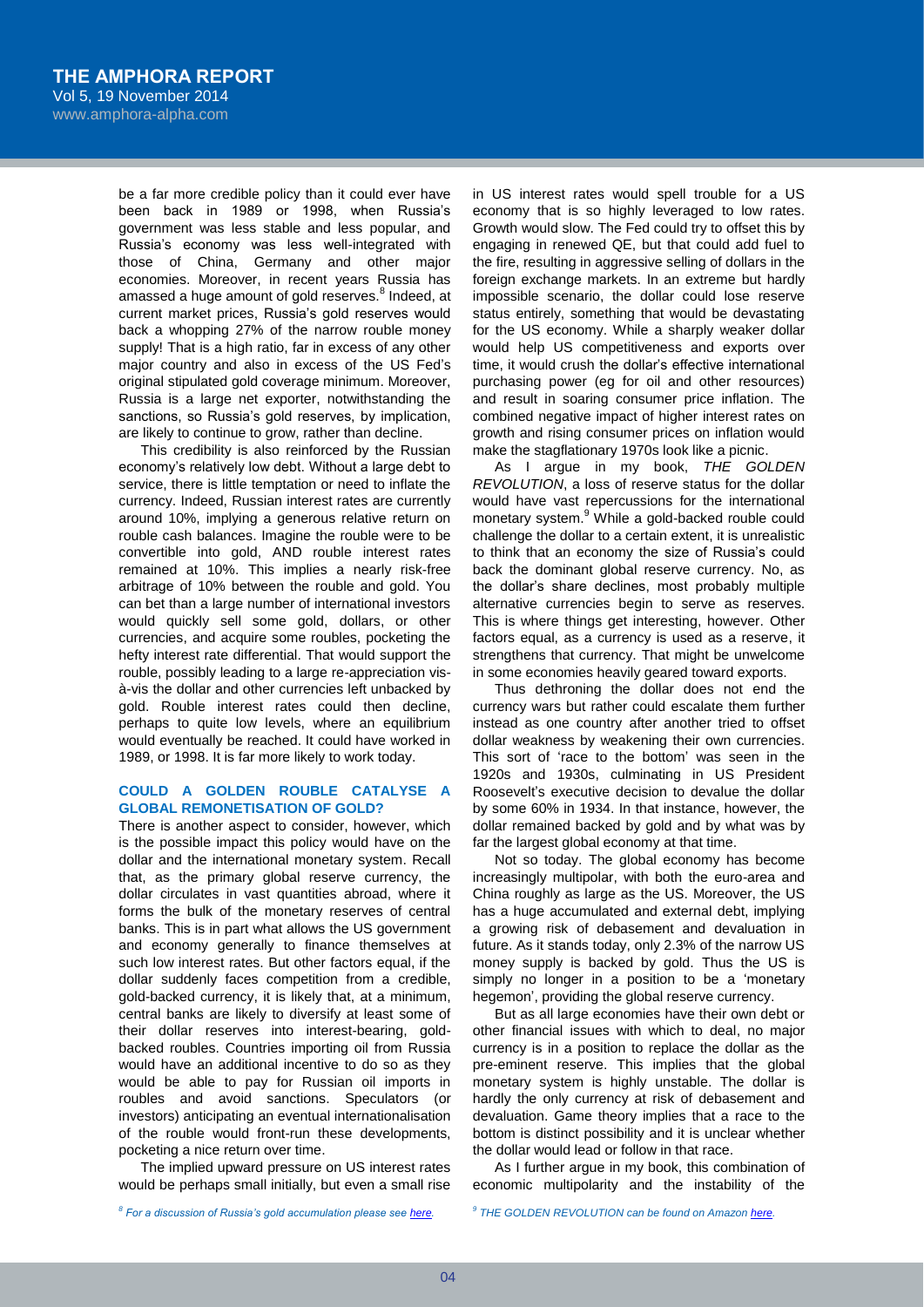current global monetary equilibrium is highly likely to result in at least a partial if not full remonetisation of gold, with an associated, large rise in price. Gold is the ideal way for countries to settle their trade imbalances in a world in which trust in currency stability is lacking. Accumulating reserves that can be summarily devalued by trading partners in a currency war is not a rational policy. Yet something must function as a reserve asset if trade is to take place at all. Gold provides that 'something' as supply is stable and it cannot be arbitrarily devalued. Backing currencies by gold would thus greatly increase trust and, thereby, facilitate international trade.

Those familiar with the 1870s will note that there are now strong parallels with that important decade. Following German unification and the US recovery from the Civil War, both of these economies were catching up rapidly with Britain. Japan had begun to industrialise. Under these multipolar conditions arose spontaneously, absent formal diplomacy, the classical gold standard system that would underpin decades of arguably the fastest sustained global economic growth ever experienced in history.<sup>10</sup>

## **SO, WILL PUTIN PLAY THE 'GOLD CARD'?**

Let's now return to Russia and leave aside a biased western perspective for the moment. Putin has arguably accomplished more for Russia than has any other contemporary leader of a major country. Yes, he may be something of an autocrat, but please show me one major developed country that has never been ruled by an autocrat. (The USA began its life under George III and borrowed the bulk of its legal code and political culture from the UK.) Under Putin's leadership, Russia has maintained its territorial integrity, something that had been left in question following the collapse of the Soviet Union, and Russia retains a formidable military capable of defending its vast frontiers (although not capable of policing the world). The economy has grown rapidly and, while still resource-dependent, has begun to diversify in various ways. (Keep in mind the young USA was regarded by Europeans as a largely resource-dependent economy.) Russia has built strong economic and political ties not only with the BRICS but also many smaller economies in Eurasia and elsewhere around the world. Russia has only a small accumulated national debt, implying that this will not be a drag on future growth, as is likely to be the case in the US, EU and Japan. Russia also has an advantageous tax system, with a top 13% rate of income tax. Yes, Russia remains an economically unequal society, but we know what has happened to inequality throughout the developed economies in recent decades, not just following the 2008 global financial crisis.

*<sup>10</sup> The classic historical work on how the gold standard system arose is that by Giulio Gallarotti, THE ANATOMY OF AN INTERNATIONAL MONETARY REGIME, THE CLASSICAL GOLD STANDARD 1870- 1914. It can be found on Amazo[n here.](http://www.amazon.com/Anatomy-International-Monetary-Regime-Classical/dp/0195089901/ref=sr_1_1?ie=UTF8&qid=1416406699&sr=8-1&keywords=GIULIO+gallarotti&pebp=1416406711045)*

Given these achievements, Putin is not a leader to be taken lightly and we should pay attention when he says it it his desire to end the 'dictatorship of the dollar', as he did just this week.<sup>11</sup> Perhaps he will indeed play the gold card he has hidden up his sleeve and thus kill two birds with one stone: shore up the rouble and Russian economy on the one hand; dethrone the dollar on the other. A period of international monetary and associated economic chaos might ensue, but with Russia suffering already under unwelcome sanctions and thus with relatively less to lose, Putin might calculate that now is the time to make his move. He may have already achieved his place in the Russian history books but imagine how he will be regarded in world history books if he sets in motion that which culminates ultimately in the return to some form of global gold standard.

### **MY RECENT CALL ON GOLD**

In my most recent *Amphora Report*, from October, I wrote that:

On multiple occasions over the past year gold has fallen to and found support around \$1,200/oz. This has now happened again. There is widespread evidence of strong physical demand around this level, which I believe is longterm and strategic in nature, associated with official institutions, such as emerging economy central banks, and wealthy investors seeking a hedge against a future financial crisis. That said, a new forward hedging programme on the part of major gold mining firms could send the price lower. Once this was completed, however, I am confident prices would recover quickly to above \$1,200 again. The flow of produced (or forwardhedged) gold is tiny relative to the strong underlying physical demand over a multi-month or longer horizon.<sup>12</sup>

I stand by those words. Gold is putting in a floor here. Amid the escalating global currency war and associated monetary instability, there is much potential for it to rise in price, in particular if (or when) it becomes remonetised. Anyone accumulating gold below \$1,200 will consider themselves lucky in future, or perhaps just smart.

If you would care to comment on this report or to learn more about Amphora, please feel free to contact me at[: john.butler@amphora-alpha.com](mailto:john.butler@amphora-alpha.com)

Follow me on twitter[! @butlergoldrevo](https://twitter.com/ButlerGoldRevo)

*Putin's comments were translated and reported here* 

*<sup>12</sup> COMMODITY SIGNALS FLASHING RED, Amphora Report vol. 5 (October 2014). Lin[k here.](http://www.financialsense.com/contributors/john-butler/commodity-signals-flashing-red)*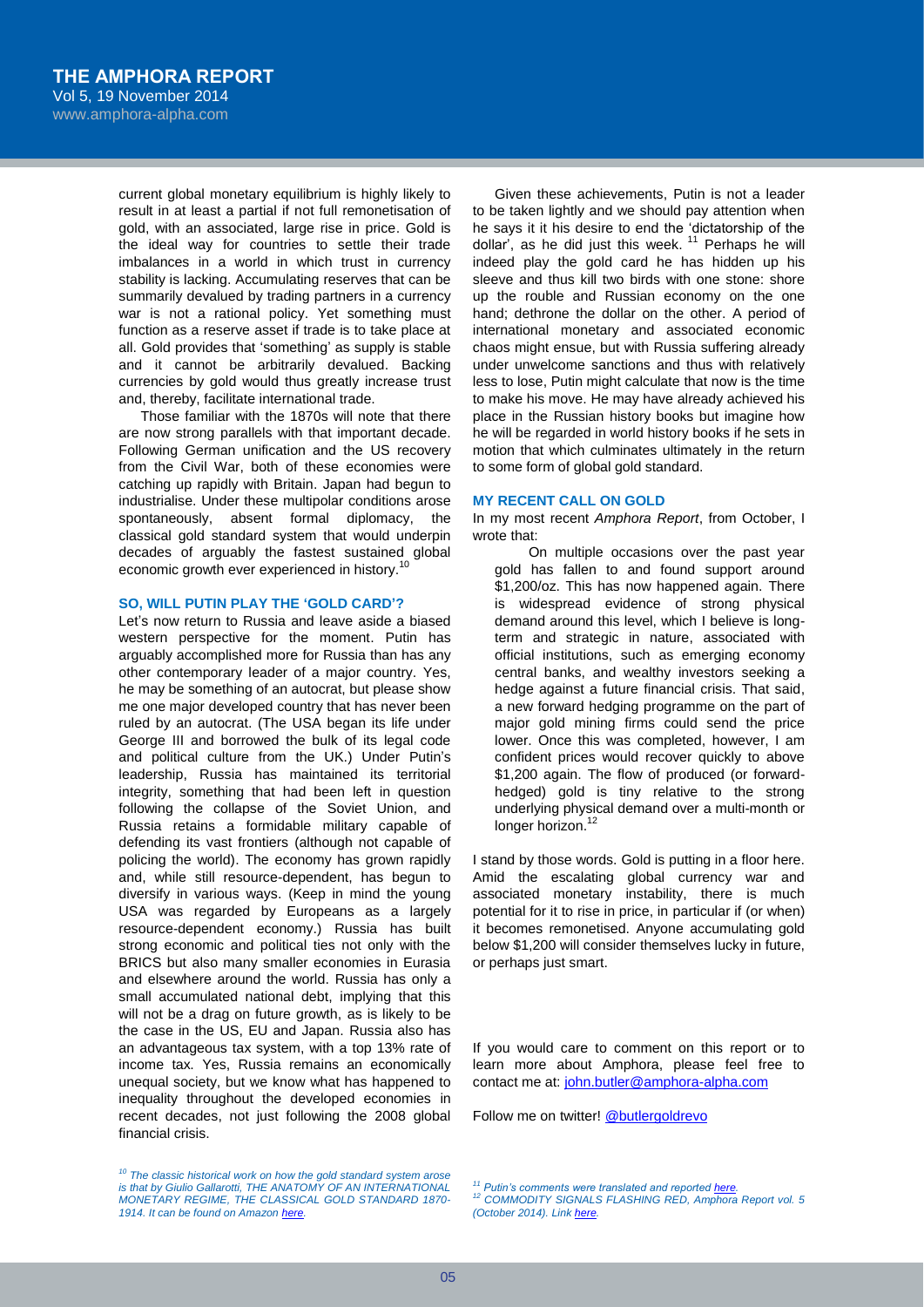

Find *THE GOLDEN REVOLUTION* on Amazon [HERE.](http://www.amazon.com/The-Golden-Revolution-Prepare-Standard/dp/1118136489/ref=sr_1_1?s=books&ie=UTF8&qid=1331552836&sr=1-1) And on Faceboo[k HERE.](http://www.facebook.com/thegoldenrevolution) *Follow John Butler on twitter! [@ButlerGoldRevo](https://twitter.com/ButlerGoldRevo) "John Butler provides much illuminating detail on how the world′s monetary system got into its present mess. And if you′re wondering what comes next, this is the book to read."*

—Bill Bonner, author of the *New York Times* bestsellers *Empire of Debt*, *Financial Reckoning Day*, and *Mobs, Messiahs and Markets*

More Praise for *THE GOLDEN REVOLUTION*:

*"John Butler has written an indispensable reference on the subject of gold as money. His book is a combination of history, analysis, and economics that the reader will find useful in understanding the use and misuse of gold standards over the past century. He breaks the book into a long series of essays on particular aspects of gold that the reader can take as a whole or in small bites. It is technical yet accessible at the same time. The Golden Revolution is a useful and timely contribution to the growing literature on gold and gold standards in monetary systems. I highly recommend it."* —James Rickards, author of the *New York Times* bestseller *Currency Wars: The Making of the Next Global Crisis*

*"In The Golden Revolution, John Butler makes a powerful case for a return to the gold standard and offers a plausible path for our nation to get there. Enlightened investors who blaze the trail will likely reap the greatest reward. For those still wandering in the dark, this book provides necessary light to keep you headed in the right direction."*

—Peter Schiff, CEO, Euro Pacific Precious Metals; host of The Peter Schiff Show; and author of *The Real Crash: America′s Coming Bankruptcy—How to Save Yourself and Your Country*

*"John Butler′s historical treasure trove empowers the reader to understand, prepare, and act. To have a chance to emerge unscathed from financial turmoil, join the Golden Revolution. I have."* —Axel Merk, Merk Funds; author of *Sustainable Wealth*

*"The Golden Revolution is another indispensable step on the road map back to sound money. John Butler′s experience of the modern ′fiat′ banking world, combined with his understanding of the virtues of a disciplined monetary system, allow for genuine insight into the practical steps that could, and surely will, be taken to reestablish gold as money."*

—Ned Naylor–Leyland, Investment Director MCSI, Cheviot Asset Management

*"Ex scientia pecuniae libertas (out of knowledge of money comes freedom).John has used his exemplary knowledge of money to lay out a cogent framework for the transition of society based on fiat money to a more honest society forged by gold. He has taken complexity and given us simplicity. Monetary economics and its interrelationship with geopolitics, finance and society is extraordinarily complex, but he has managed to assimilate a vast array of information and distill it in a simple and thoughtful framework. That is an art many academic writers never achieve."* —Ben Davies, cofounder and CEO, Hinde Capital